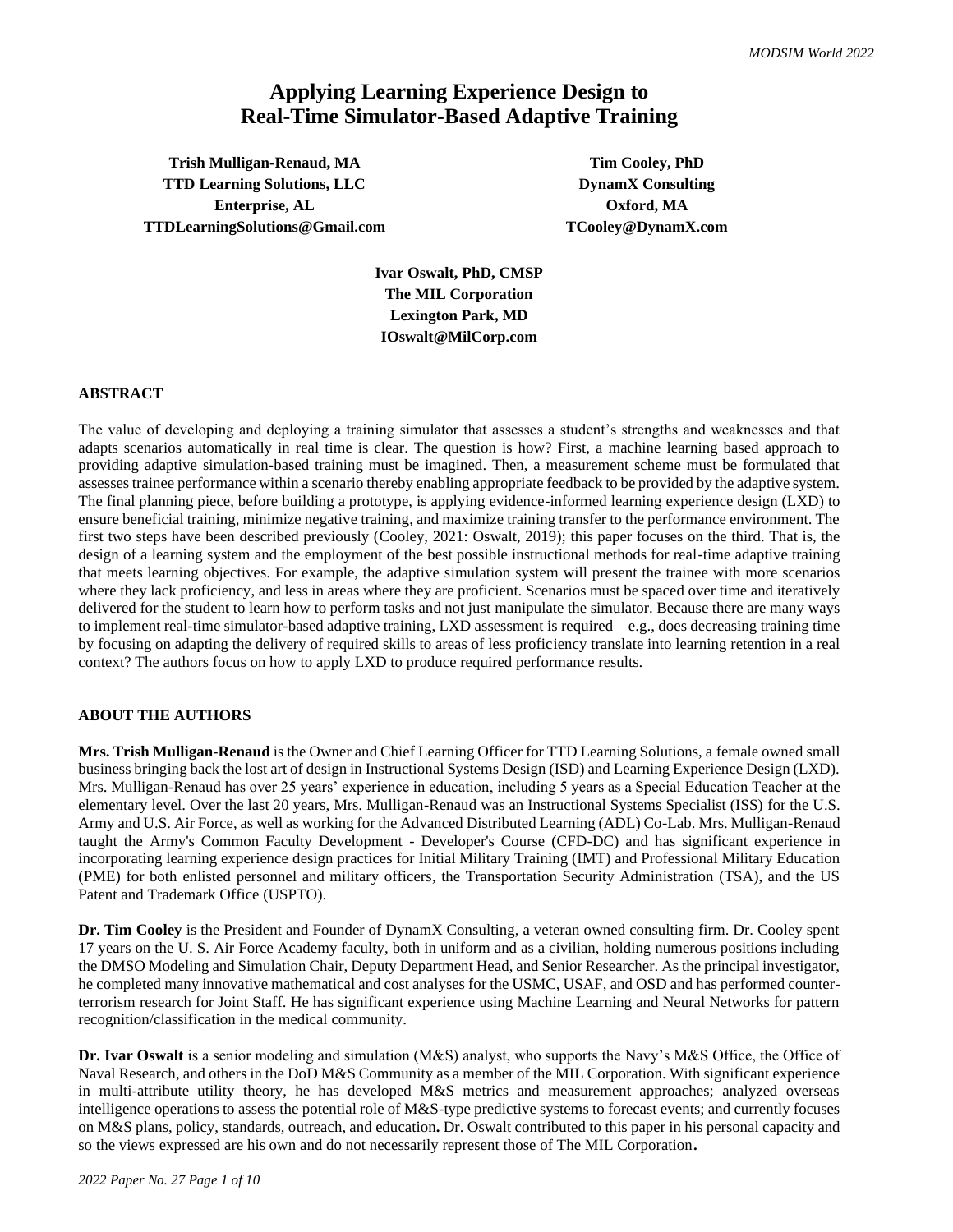# **Applying Learning Experience Design to Real-Time Simulator-Based Adaptive Training**

**Trish Mulligan-Renaud, MA Tim Cooley, PhD TTD Learning Solutions, LLC DynamX** Consulting **Enterprise, AL Oxford, MA TTDLearningSolutions@Gmail.com TCooley@DynamX.com**

**Ivar Oswalt, PhD, CMSP The MIL Corporation Lexington Park, MD IOswalt@MilCorp.com**

# **INTRODUCTION**

We have been studying how our brains work for many years. Regarding learning, we moved through several learning theories, from behaviorism, cognitivism, constructivism, and socio-cultural. In 1956 two main events happened; the Dartmouth Summer Research Project on Artificial Intelligence, where the term artificial intelligence was coined, and the Symposium on Information Theory which gave rise to cognitive science. The work and research of those participants at the Dartmouth Summer Research Project influenced the development of cognitive science; and further influenced the sub-discipline cognitivism or often referred to as information-processing psychology (Doroudi, 2021). AI researchers look at how people think and solve problems, cognitivism focuses on how people learn. (Doroudi, 2021). Cognitivism influenced the design of educational technologies. In the early years of Computer Based Training (CBT) and Web-Based Training (WBT), Instructional System Designers (ISDs) adapted well researched instructional design guidelines to these environments to provide more adaptive instruction to a larger number of learners in many different content domain areas (Iding et al., 2002). Simulations offered even more robust capabilities to improve the fidelity of the environments to map the learning experience to the real world as much as possible. For years, the focus has been on the technology, building interoperable standards, collecting and transferring data, constructing the infrastructure of adaptive learning environments, yet often times failing to use the results of learning science to shape the learning experience for the trainee (Dahlmann, 2021*)*.

Figure 1 shows the progressions of steps the authors have previously taken, the current effort, and the future efforts envisioned to shape this environment using AI and ML in simulation-based training systems to improve the learning experience and meet the learning outcomes set forth by organizations.



**Figure 1 - Incorporating AI/ML in Simulation-based Training Systems (SBTS) Evolution of Implementation**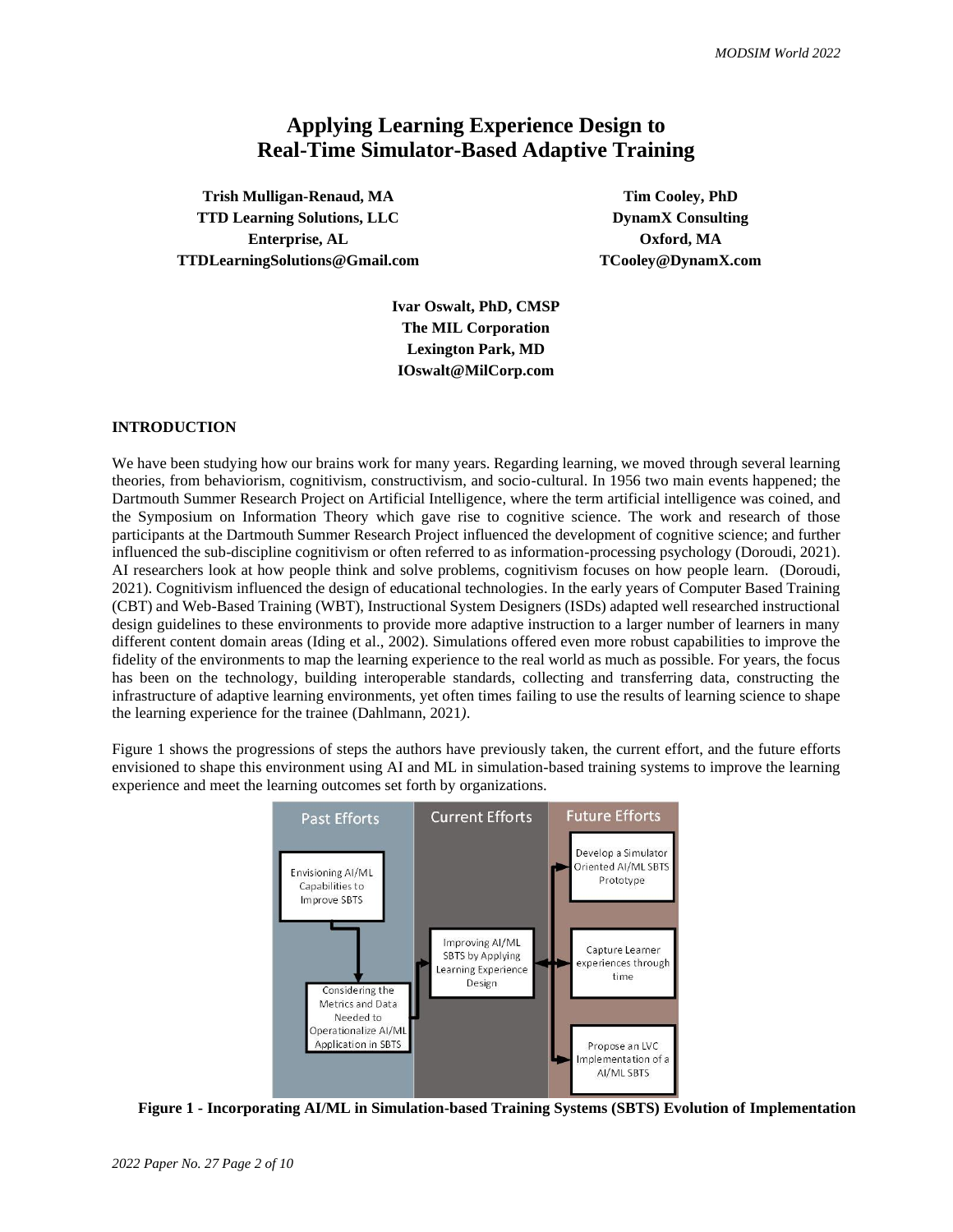# **METHODOLOGY**

Based on past efforts that explored the use of AI and ML in simulation-based training and postulated sample metrics required for determining mastery of skills, it is now required to investigate how to design the learning experience for these types of environments.

Figure 2 describes the workflow the authors considered as a design framework for creating a learning experience using adaptive learning strategies in a simulation-based training environment. First, the authors researched the best strategies for designing a learning experience in an adaptive learning environment that increases the role of AI and ML in a simulation-based training system. Then they reviewed the existing frameworks that can be used to architect that experience. Finally, they assessed how these changes impact the role of a trainer or facilitator. The authors of this paper focus on key components in learning science and how they are mapped or not mapped to AI and ML to date, informed by existing adaptive technology frameworks, and how the trainers' role shifts when moving to an adaptive learning environment.



**Figure 1 - The Process for Designing a Learning Experience in Simulation-Based Training using AI/ML**

#### **LEARNING SCIENCE**

Learning science is simply the scientific study of learning (Quinn, 2021). More specifically, it focuses on how humans learn, what strategies best support learning, and how we apply this to creating meaningful learning experiences that meet the intended outcomes. Learning science is an interdisciplinary field of study and applying it to the creation of a learning experiences takes special skills and competencies. No matter the delivery platform; resident, virtual, or adaptive learning systems, the need for applying evidence informed practices is necessary for ensuring we create effective, efficient, and engaging learning experiences. The area of adaptive learning is not new, however, the art and science of designing a responsive experience that incorporates the elements of AI and ML within a simulation based training environment is an area of innovation that warrants significant investigation and analysis.

Table 1 outlines some key evidence-informed learning strategies mapped to cognitive activities. While these practices need to be considered for any learning design, they also need to be investigated relative to how they relate to AI and ML.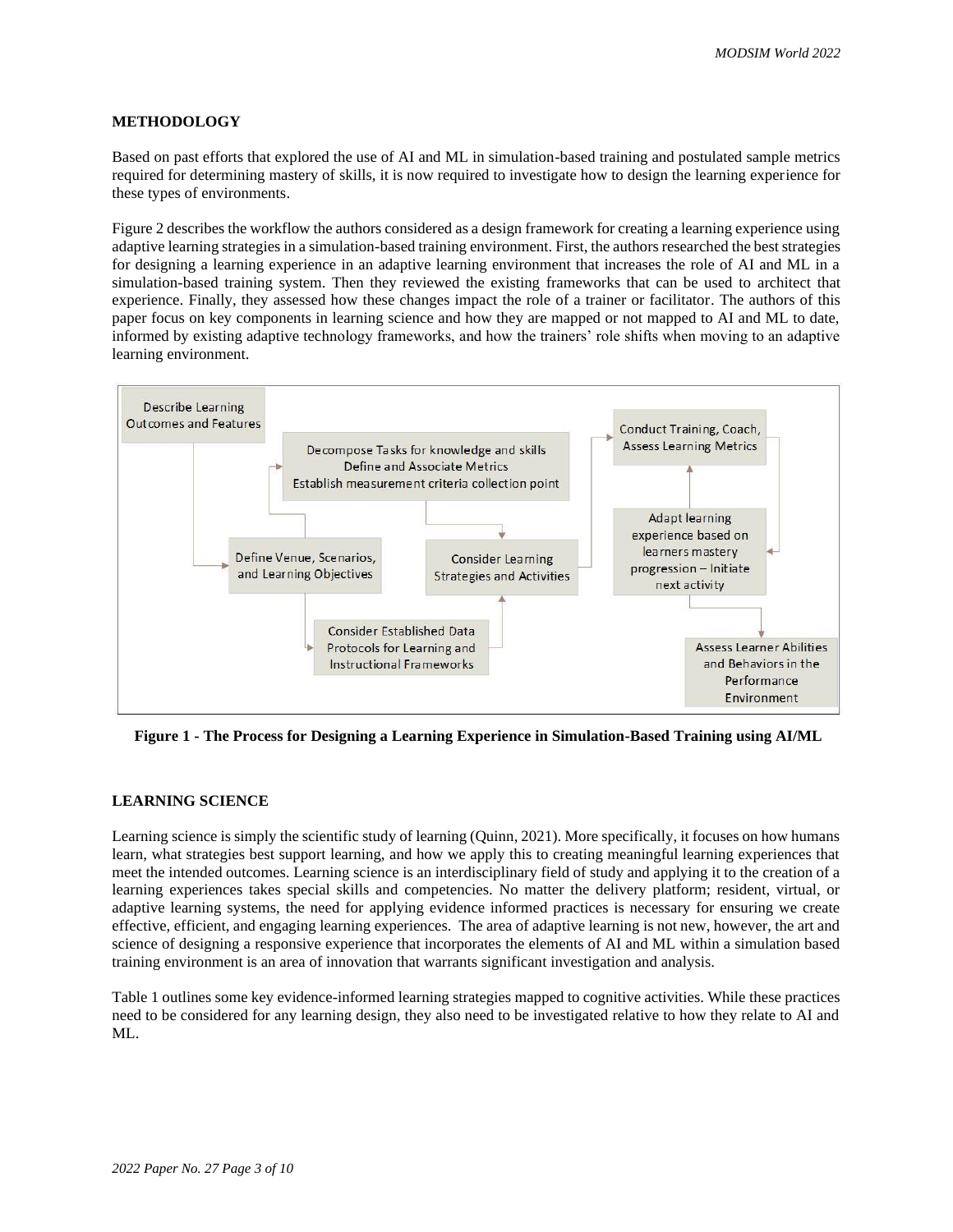| <b>Evidence Informed Learning</b><br><b>Strategies</b>         | <b>Cognitive Activities</b>                                                                   |
|----------------------------------------------------------------|-----------------------------------------------------------------------------------------------|
| Desired Difficulties and Scaffolding                           | <b>Encoding and Retrieval, Schema Development</b>                                             |
| Cognitive Load, Chunking & Context                             | <b>Encoding and Retrieval, Schema Development</b>                                             |
| Interleaved Practice and Feedback                              | <b>Encoding and Retrieval, Schema Development</b>                                             |
| Spaced Learning                                                | <b>Reconsolidating Memory</b>                                                                 |
| Reflection                                                     | <b>Retrieval, Generation, Elaboration</b>                                                     |
| Metacognitive Strategies (Planning,<br>Monitoring, Evaluating) | Unconscious decisions (Automatic responses) and Conscious decisions<br>(controlled responses) |

#### **Table 1 - Learning Strategies to Cognitive Activities Matrix**

#### **Encoding and Retrieval**

The psychological process of learning starts with sensory memory, moves to working memory, then finishes in longterm memory. It seems so easy, but there are several cognitive activities happening. In order for information in working memory to move into long-term memory it must be encoded (Gagne, 1970). We must encode before we can retrieve. Retrieval is often triggered by cues, either externally or internally, a search occurs, then recognition, then a piece of information you encoded is moved back into working memory, also known as short-term memory (Gagne, 1970). This happens to perform some type of task, or it happens to prepare for new encodings or information. When we construct learning experiences, we must find ways to support learners in the process of encoding and retrieving both old and new information.

# **Schema Development/Mental Models**

When we encode information, we create a schema or mental models (Piaget, 1964). Basically, these are the filing cabinets in your brain filled with drawers, files, and papers of everything you've been exposed to that you encoded into long-term memory (Brown, et al., 2014). There are several strategies that support encoding and retrieval, as well as schema development.

#### *Desired Difficulties and Scaffolding*

Scaffolding is a strategy used to support the learning process (Brown, et al, 2014). If you think of a scaffold around a building that supports the construction process; the key to this strategy is eventually removing the scaffold. We support learners when learning new knowledge and skills by providing some desired difficulties that are intentionally presented at specific times within the learning experience. Lee Vygotsky referred to this as the Zone of Proximal Development (ZPD) (Doroudi, 2021). Desired difficulties help the encoding and retrieval by slowing down the learning and eliciting more effort (Brown, et al, 2014). These scaffolds need to be intentionally designed to occur at the right time and to support the learner in mastery of a skill. They cannot be added haphazardly.

#### *Cognitive Load, Chunking, and Context*

Cognitive load is the mental effort we need to process new information (Sweller, 2010). If working memory is overloaded with too much information or contains too much distraction and noise, the ability to learn is severely impaired (Shank, 2017). We need to activate our long-term memory and have it work with working memory to make sense of information. To support the cognitive load, we use practices such as chunking and ensuring content and experiences are put into context or made meaningful to what we are learning.

#### *Interleaved Practice and Feedback*

Practice is extremely important in any learning experience; we must ensure the decisions learners make and the tasks they practice as close as possible to those they need to perform on the job. Interleaving practice; which is the mixing of two or more related concepts and skills together in one study session, rather than studying one concept or skill at a time (Brown, et al, 2014). When we design this strategy throughout a course, it activates the retrieval process, so that each time a person practices, they strengthen the memory trace of those actions. Feedback on practice or assessments must be specific to be effective, especially if we are looking for some type of change in behavior. There are several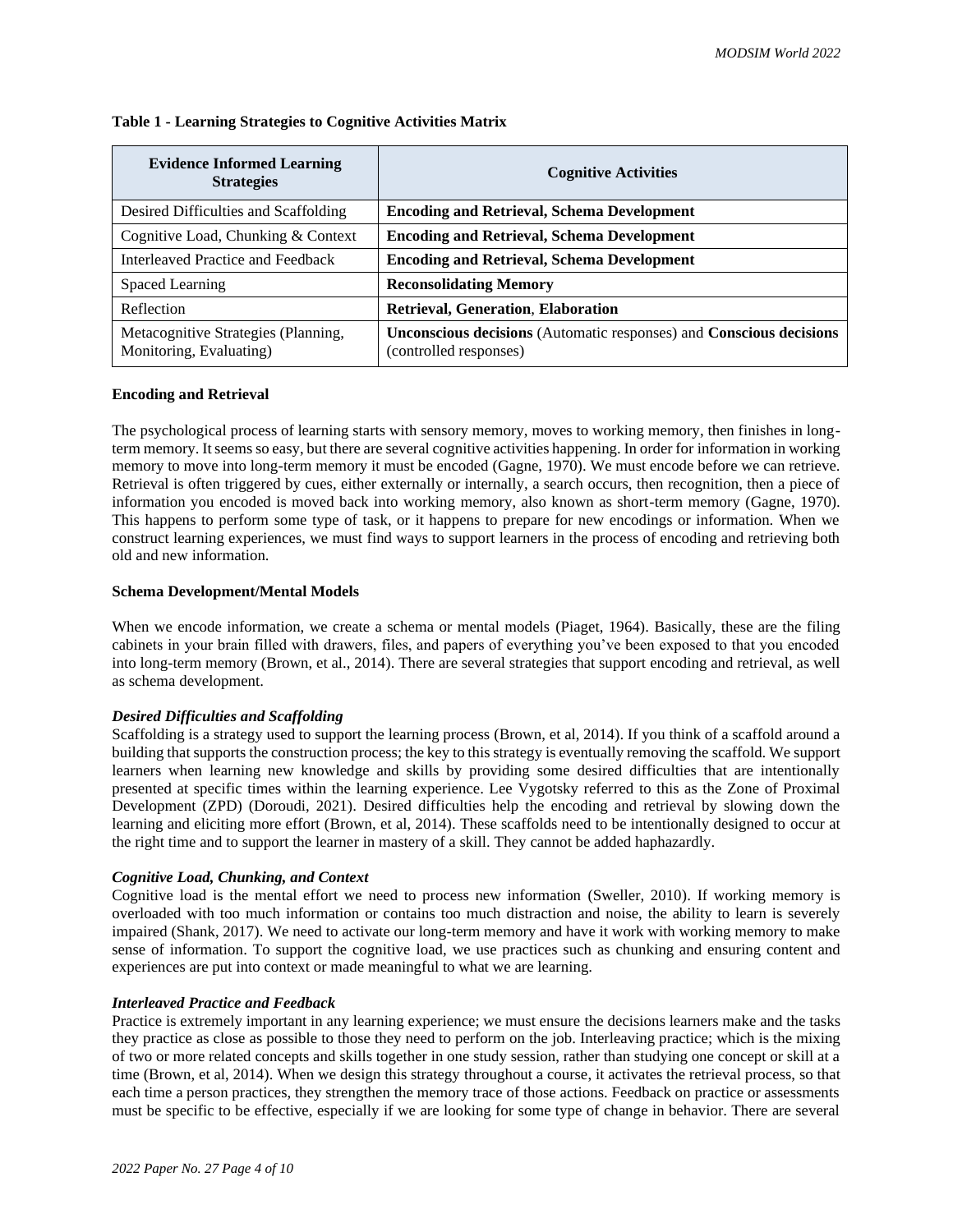different types of feedback that can be provided to a learner, the most effective is epistemic feedback (Neelan, et al., 2020). Showing where the mistakes were made and fixing any misconceptions a learner has is imperative to achieving mastery.

#### *Reconsolidating Memory*

During this process there's a reconsolidation or reconstructing of the components of the skill or knowledge, this helps to strengthen the learning path or memory trace, the cues associated with the information/skill, and reinforce the meaning (Brown, et al., 2014). Designing spaced learning requires short sessions of chunked knowledge or skills and then revisiting them often, just before the learner may forget. This strategy forces them to retrieve and reconsolidate each time.

#### *Generation and Elaboration*

Generation is the act of trying to answer a question or solve something without being given the information or solution. In other words, the answer is being generated by the learner and not recalled (Brown et al., 2014). Elaboration is the process of finding additional meaning in new material (Brown et al., 2014). It's the process of adding onto the existing knowledge or schema. Generating an analogy helps to map the new information to existing information and improve that mental model or attach to a new mental model. Both of these cognitive activities help to improve existing schema and to create new schema. Recalling information takes effort. Reflection is an important learning strategy that does not get enough attention and must be intentionally designed into any learning experience. This is the opportunity to help learners fix misconceptions by asking them to summarize what they are learning into their own words either through elaboration or generation.

#### *Unconscious and Conscious Decisions*

In the book *Thinking Fast and Slow*, Daniel Kahneman (2013) discusses two analytic systems, system 1 being the unconscious or automatic which draws on intuition, memory, and the senses. System 2 is the conscious or controlled system where there is more analysis and reasoning to make choices and decisions, and to manage ourselves. Metacognition is simply defined as "thinking about our thinking" or what psychologist refer to as monitoring our own thinking, is related to System 2. When we do this poorly, we tend to delude ourselves into an illusion of knowing. This is where our judgments of how much we know or do can lead us astray. There are perceptual illusions, cognitive biases, and memory distortion that can affect our learning processes (Brown, et al., 2014). We need to help learners improve their metacognitive skills, as these skills translate not only to the training environment, but also to other areas of their lives. In the training environment for example, the learner will need to plan how they will participate in a learning experience, monitoring how they are doing, and evaluating how well they've met the learning goals.

Enabling effective learning via the creation of schema and mental models using AI/ML augmented simulation-based training systems is facilitated by applying relevant frameworks and is informed by current activities and results.

#### **ADAPTIVE LEARNING FRAMEWORKS**

There are several adaptive learning frameworks and data standards developed to date for intelligent tutoring systems and other platforms that can support evidence informed learning strategies. In the area of frameworks, xAPI is at the top of the list. The Experience Application Programming Interface (xAPI) is an e-learning software standard that makes it possible to store and retrieve records about trainees and share them between systems via a learning record store (LRS). This store can host analytic tools and can also export the data for use within other applications, which may include the ML algorithms needed to create adaptation training solutions (Chambers, 2021; Sett, 2022). The Methodology for Annotated Skill Trees (MAST) is a framework that facilitates the creation of descriptive and rulebased content and was used in the Virtual Intelligent Tutor for the Andragogy of Military Medicine INtegrated Skills (VITAMMINS) (Federal Reporter, 2016; Charles River Analytics, 2021). VITAMMINS combined MAST with a Bayesian approach to assess student performance and provide cognitive feedback to focus students on critical clues. There have also been previous efforts to develop adaptive learning architectures for simulation training systems. One that is particularly relevant here presents "a theoretical framework that focuses on providing an adaptive learning experience whereby a user can progress or regress to appropriate skill levels in the simulation based on his response or non-response to well-crafted stimuli" (Sestokas, et al., 2009, p. 3).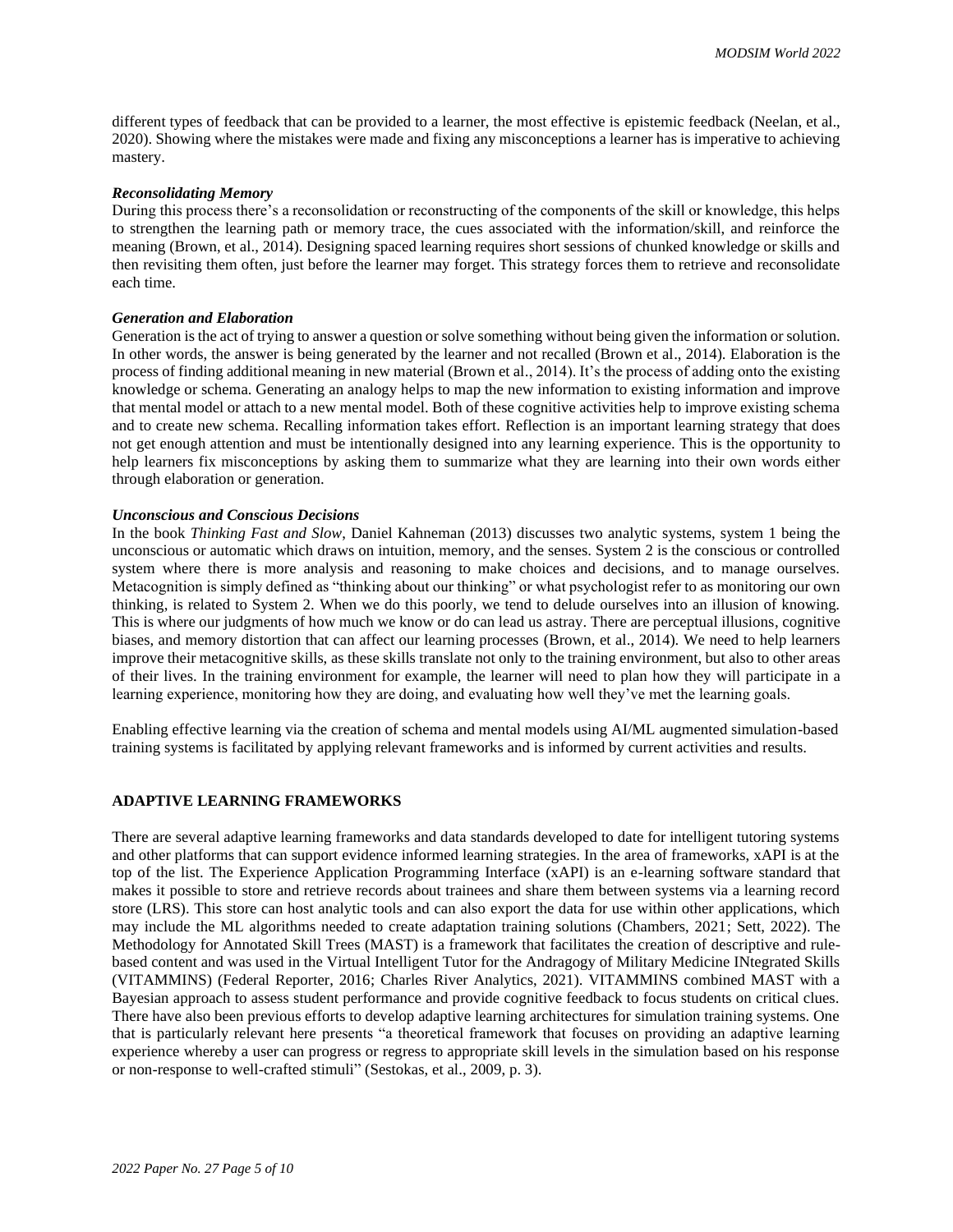# **RECENT RELEVANT DEVELOPMENTS**

There are several areas of innovation within the field of learning sciences that are applicable to the design and development of real-time simulator-based adaptive training. The first includes Human-In-The-Loop and Active Learning which train the predictive algorithm via a process that integrates human knowledge and experience, either initially or continuously, to improve model accuracy (Wu, et al., 2021; Minieri, 2020). This could be used in a simulator-based adaptive training system to reduce the training time and improve the accuracy of the ML algorithm to be employed.

The second, Adaptive Learning 3.0, uses AI to strive to replicate one-on-one training.

"AI-powered adaptive solutions leverage network knowledge maps to create knowledge and behavioral nodes, forming deeper relationships between content, learning objectives, and persona types, to name a few. This powers a more efficient, effective learning experience and enables:

- Complex, real-time adaptations based on learner performance and behavior
- Data-driven, personalized hints, feedback, remediation, and knowledge reinforcement
- Predictive, forgetting curves and insights into future knowledge application
- Comprehensive application-level mastery of skills and knowledge
- Reduction in learning times

It is not just the learning experience that is amplified. The platforms that are fully embracing AI and machine learning are also able to provide dramatic efficiencies to learning development and content creation" (Weir, 2019).

Next, there is the use of reinforcement learning to teach simulated humans (robots) how to perform a task (see figure 3). Deep Reinforcement Learning algorithms normally require an extremely large number of training samples. While recent work has focused on addressing this issue by implementing distributed training, this investigation concentrates on distributed simulation, via the examination of a set of tasks. In one, a simulated human must learn to run and change directions on a terrain filled with obstacles. The reinforcement function rewards speed toward the desired target and penalizes excessive torque applied to the joints. The result is an ability to train the simulated humans (robots) to run gracefully in less than twenty minutes (Liang, et al., 2018; Alarcon, 2018).



**Figure 3 - Deep Learning Trained Robots** 

Finally, an assessment is underway on the effectiveness of an artificial intelligent tutoring system's application to simulation-based training which used an AI algorithm, the Virtual Operative Assistant, to analyze data derived from the NeuroVR (CAE Healthcare) simulator platform which "provides individualized audiovisual feedback to improve learner performance during simulated brain tumor resections" (National Institutes of Health, 2021). These developments and results have significant potential to improve the design and use of adaptive simulation-based training systems.

# **TRAINING MANAGEMENT PARADIGM SHIFTS**

The role of the trainer in a simulation-based training system augmented with AI was briefly mentioned in a previous paper (Cooley, Oswalt, 2021). Indeed, it should be no surprise that when the method of training delivery changes, the instructor must adapt. We have previously experienced this in more formal academic settings, notably at the U. S. Air Force Academy (USAFA) when the Department of Mathematical Sciences integrated technology into the classroom and moved from a traditional lecture-based format to a student-centered model (Cooley, 2003). In this endeavor, the classroom instructor went from the "Sage on the Stage" to the "Guide on the Side". This involved taking on the role of a coach, being prepared for a wider range of questions than just that day's material, understanding how the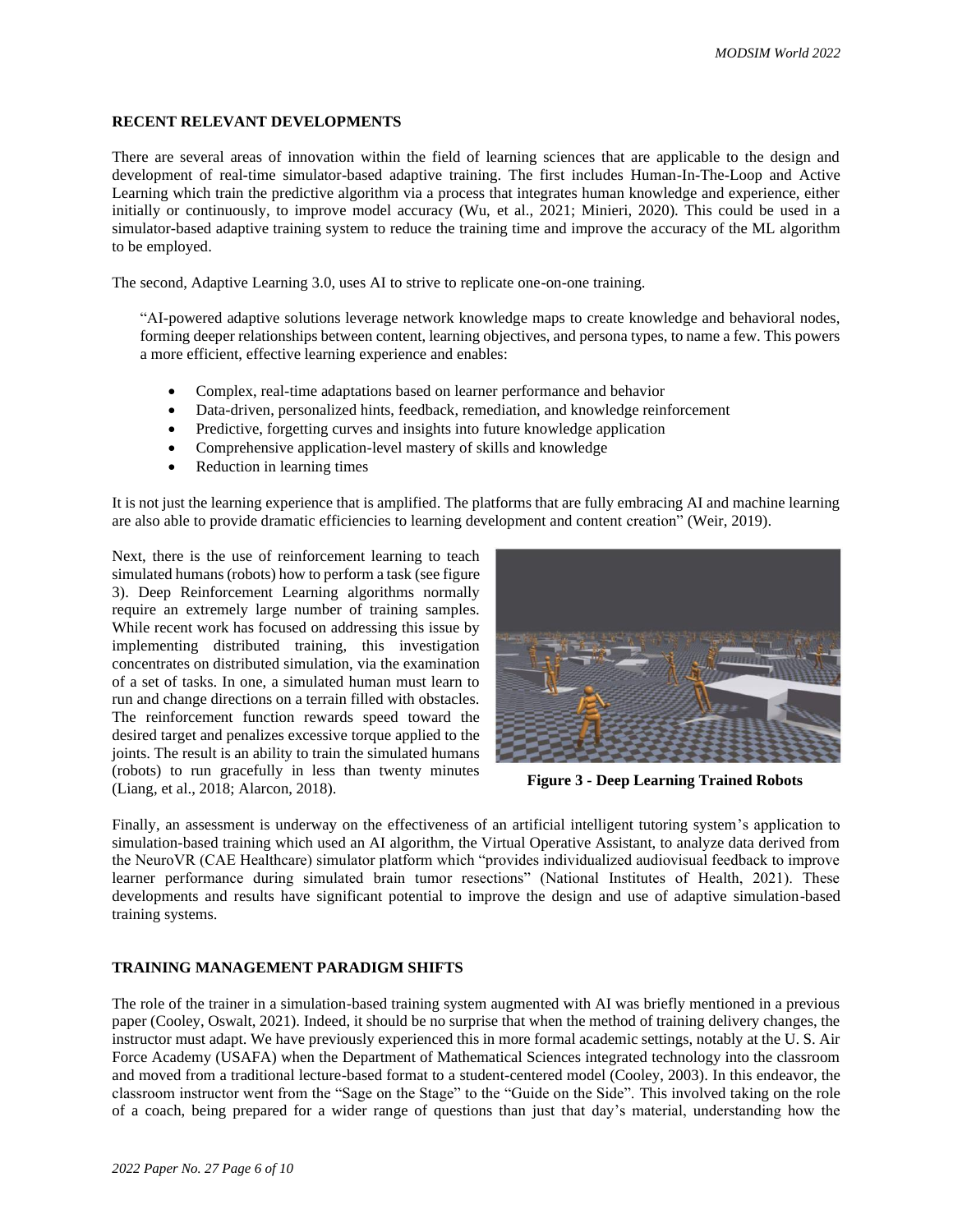technology functioned and, most importantly, how to interpret results from the technology. The delivery format also changed from a prepared, well scripted presentation to a more interactive, student engaged session with hands-on learning. These sessions varied considerably class to class as different students asked different questions and needed clarification on different topics. The linear, scripted presentation was no more.

Moving from the current simulation-based DoD training paradigm to one with a simulation-based AI augmented training system is very similar to the situation described above. First, the trainer must be well versed on each of the training tasks for that system. Similar to the previous style of classroom instruction, current training typically involves working through a scenario in a simulator. That scenario will have the same tasks in the same order every time it is exercised. In that situation a trainer is able only to be knowledgeable on those tasks for that exercise as that scenario will never change. Contrast that with adaptive training using an AI-infused system. In this situation, no two scenarios are necessarily alike and while the overall set of tasks are known, any one of those tasks could be included or not depending upon the skill of the trainee. Now it becomes necessary in each training session for the trainer to be skilled at all of the tasks the system trains and not just a subset for a scenario.

Along with this, the trainer will need to understand the system's technology to best assist the trainee. They must be able to explain the system's feedback, clarify any issue on the after-action report and provide coaching on how to better accomplish the task(s). Because of the metrics necessary for the system to adapt (Cooley, Oswalt 2021), the AI infused training system will provide increased granularity in the feedback. Scores, or at least a pass/fail rating, will be given for each task and not just the entire scenario (which currently is often just a pass/fail score). The trainer will then need to understand the nuances of each task and the more detailed feedback the AI system provides to best coach the trainee. Finally, because each training session will be unique depending upon the skill of the trainee, the idea of a set lesson plan with set tasks is much less workable. Much like the USAFA situation discussed above, the trainer must be flexible and adapt with the training system acting more like a coach and much less like a trainer to be successful. These changes are all possible, but will require a shift in the mindset and paradigm of training.

#### **CREATING A LEARNING DESIGN MODEL FOR ADAPTIVE LEARNING ENVIRONMENTS**

In the mid 90's, M. David Merrill wrote about his Instructional Transaction Theory (ITT) and included a description

of it as a chapter in A New Paradigm of Instructional Theory book. He wrote about Instructional Design 2 (ID2) as a means to bring about a design model to support knowledge representation in a technology environment (Merrill, 1996). We propose a model titled A.D.A.P.T. This model helps those responsible for creating learning environments using adaptive technologies, while incorporating evidence informed learning strategies and leverages existing technology frameworks. Instructional design models like Gagne's Nine Events of Instruction, Dave Merrill's First principles, and Kolb's Experiential Learning support learners in organizing the flow of their content and activities, generally for each lesson in a course (Gagne, 1970; Merrill, 1996; Kolb 1974). The A.D.A.P.T. model, as summarized in figure 4, is similar to those, however, it's specific to adaptive learning environments. These models are different than Instructional Systems Design





models, like Analyze, Design, Develop, Implement, and Evaluate (ADDIE), which is focused on the whole system:

- 1. **A - Analyze the Learner's Experience**. Using existing data standards like xAPI and Learning Record Stores (LRS) is critical to designing an adaptive experience. Design decisions are dependent on what the learner may or may not have accomplished in the past and when they need to reach mastery.
- 2. **D - Decompose the Tasks**. When a task analysis is conducted, it requires that the steps be placed in a logical sequence and that necessitates the capturing of the knowledge and skills that will be taught to master the steps and the tasks. It's at the most granular level. There are existing frameworks, as mentioned above, that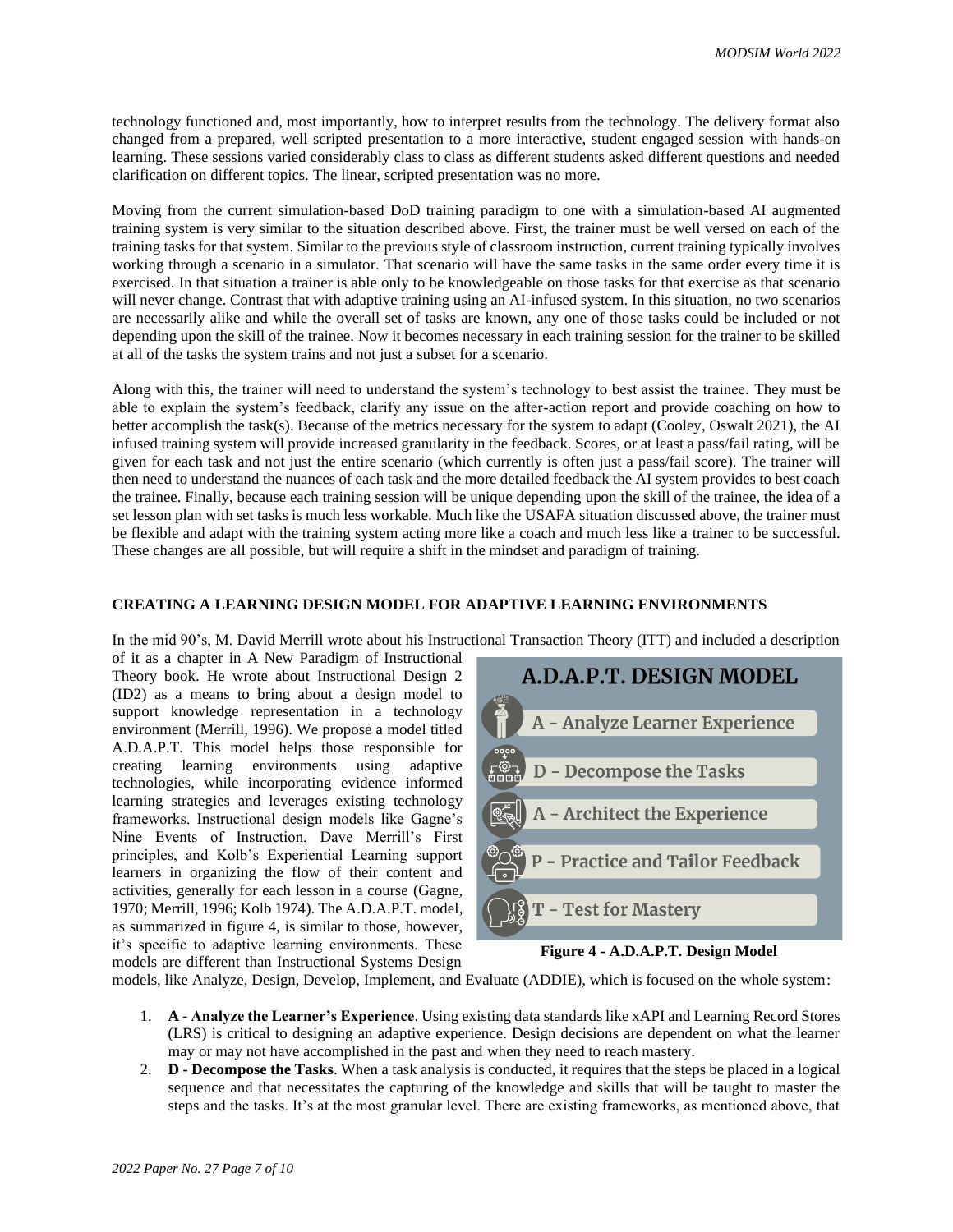can support how we label, capture, and deliver knowledge and skills at the most basic level to support the primary content domain, but also secondary content domains. Determine the type of knowledge and skills that must be taught, such as, rules, concepts, facts, processes, or procedures and then how AI and ML can be used to augment the training environment being employed.

- 3. **A - Architect the Experience**. Thinking through the evidence-informed learning strategies and current technical frameworks, it is then important to determine how can these be incorporated into the experience in a meaningful way to support the learner's journey and map to how they learn. How do you adapt the experience based on how well or poor the learner is moving through the learning activities? How does AI and ML enhance or improve the training system to provide the content to the learner? And finally, how will we collect and sort the data that results?
- 4. **P - Practice and Tailor the Feedback**. It is critical to determine at what intervals does a learner need to practice and how and from whom will they receive feedback to correct any mistakes, misconceptions, or reinforce correct decisions - in real-time, during pauses in training, or after individual scenarios are completed.
- 5. **T - Test for Mastery**. This fifth and final step concentrates on the metrics that need to be captured, how they will be captured, and what will mastery look like when the learner completes tasks in a satisfactory or exemplary manner. Other considerations incorporated here include, how do we measure how proficiency transfers from the synthetic or simulated environment to the actual performance environment?

# **FINDINGS AND NEXT STEPS**

The goal of any simulation-based training is to bring a trainee to proficiency in all tasks and skills in a system in such a way that they will retain that proficiency in a live environment (training transfer). Innovative ability to adapt to a trainee's performance to provide more training on less proficient tasks and less training where the trainee is competent provides the next level in training efficiency. However, without a solid learning experience design that is incorporated into the framework and architecture of the system, that next level could be more harmful than beneficial. Even tasks that the trainee has shown proficiency need to be presented at varying times in a curriculum to cement that proficiency in their mind (National Research Council, 2002, p. 137). Failure to exercise proficient tasks may lead to skill degradation. Tasks and skills that the trainee struggles with also must be scattered throughout the curriculum to promote long-term memory retention (National Research Council, 2002, p.137). In this paper the authors have presented the ADAPT model to use as a guide in designing an adaptive simulation-based training system infused with AI and ML. Using this framework along with the techniques presented in this paper will aide in designing an adaptive system that reduces overall training time but also increases the simulation's training transfer capability. Additionally, the coach/trainer is crucial to the success of the training and the value of the system. The trainer must be experienced with the system and its feedback as well as being almost a subject matter expert (SME) on the tasks and skills being trained.

This is the third in a sequence of papers that examine how AI and ML can be incorporated into training simulations and articulating some of the associated advantages. Next steps include:

- Designing the technical architecture of the system, the AI modules, and the real-time modification techniques and locations using the ADAPT model to design the architecture with careful implementation of solid learning experience design.
- Determining the necessary elements for actual implementation. This would include methods to gather and to store data for each trainee - necessary to determine the proficient and non-proficient tasks for each trainee.
- Characterizing the feedback mechanisms from the system and the data necessary in the after-action reports so that the trainee and coach can understand how to correct any deficiencies.
- Investigating the development of a prototype that would simulate certain parts/modules of a training system in order to flesh out any issues with the other system modules - decomposing the system and designing in very manageable pieces.

Simulation has developed and improved substantially since the first Link Trainer was constructed and employed within the aviation training community in the 1930s (Naval Air Station Fort Lauderdale Museum, 2010). Recent innovations include augmented and virtual reality, distributed and federated delivery, increasingly higher levels of fidelity, with an ability to run in real-time based on massive improvements in software, compilers, chips, and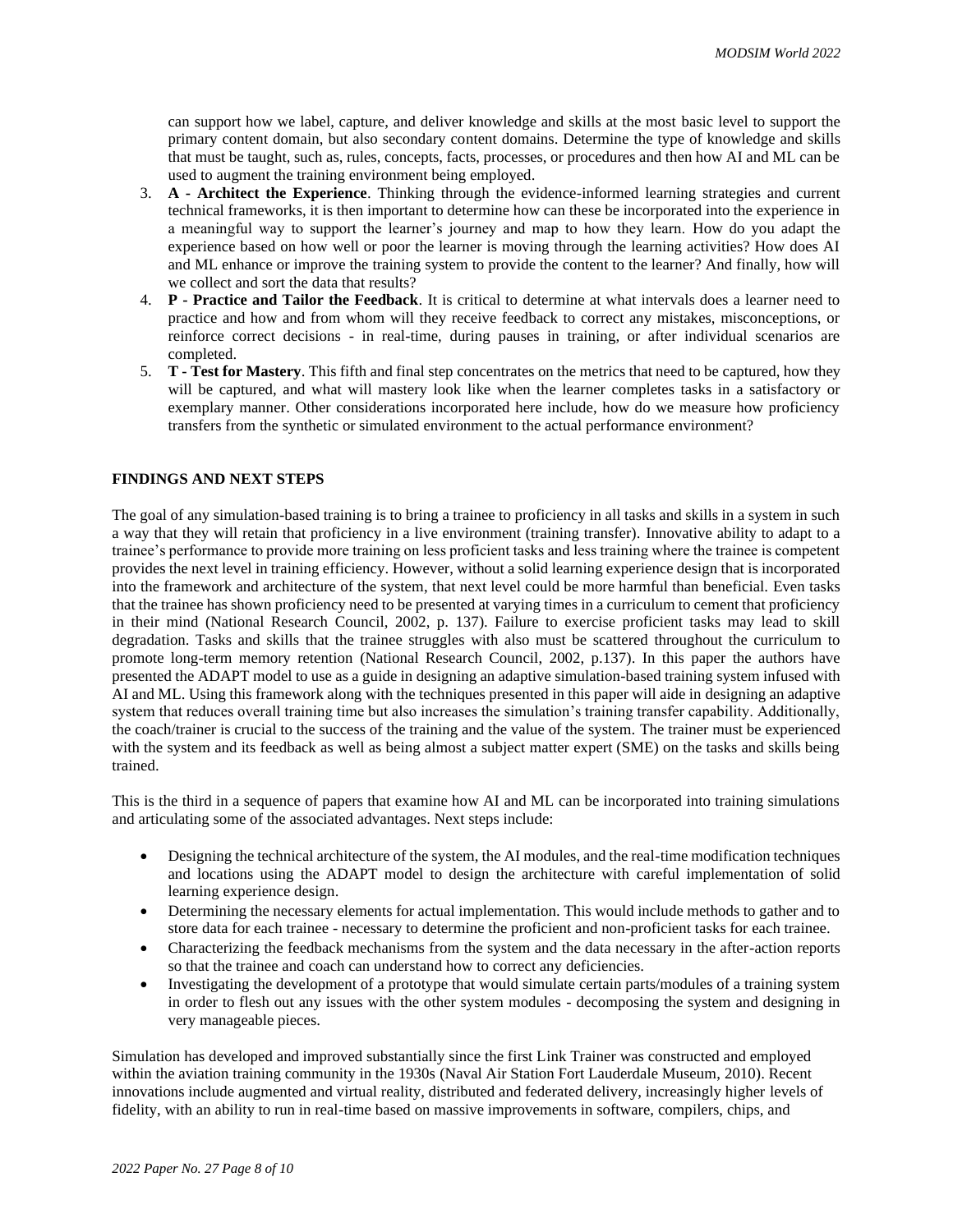networks. However, at the center of every training simulation is the trainee. AI and ML augmented real-time simulator-based training, delivered using evidence-informed learning experience design, now makes it possible to provide a more persistent training environment that supports minimizing the forgetting curve, maximizing task mastery, and improving overall performance while decreasing training time and increasing the training transfer.

### **ACKNOWLEDGEMENTS**

The authors would like to acknowledge the research and editorial support provided by Ms. Margaret Callahan, Senior Modeling and Simulation Researcher at The MIL Corporation.

#### **REFERENCES**

- Alarcon, N. (2018). *Reinforcement Learning Algorithm Helps Train Thousands of Robots Simultaneously*. https://developer.nvidia.com/blog/nvidia-researchers-develop-reinforcement-learning-algorithm-to-trainthousands-of-robots-simultaneously/
- Brown, P. C., McDaniel, M. A., & Roediger III, H. L. (2014). *Make it Stick: The science of successful learning*. Belknap Press.
- Chambers, E. (2021). *Use Cases For Xapi*. https://elearningindustry.com/use-cases-for-xapi
- Charles River Analytics, Inc. (2021). *VITAMMINS: A tutor to improve the quality and efficiency of medical skill training and sustainment*. https://cra.com/projects/vitammins/
- Cooley, T., & Oswalt, I. (2021). Operationalizing Artificial Intelligence in Simulation Based Training. *Proceedings of the 2021 Interservice/Industry Training, Simulation, and Education Conference (I/ITSEC).*
- Cooley, T., Brilleslyper, M.A., Rolf, J.S., & Diaz, G. (2003). The Challenges of Integrating Technology into Curricula. *Proceedings of 2003 Academic Chairpersons Conference, Spring 2003*.
- Dahlmann, J. C. (2021*). Guidelines for Effective Adaptive Learning: A Meta-Analysis* (73) [University of Massachusetts Boston]. Instructional Design Capstones Collection.
- Doroudi, S. (2021). *A Primer on Learning Theories*. https://doi.org/10.35542/osf.io/ze5hc

Federal Reporter. (2016). Virtual Intelligent Tutor for the Andragogy of Military Medicine Integrated Skills (VITAMMINS). Project number: DM160039.

https://federalreporter.nih.gov/Projects/Details/?projectId=917447&ItemNum=1&totalItems=1&searchId=b2a a9d9be0534602960a284a7f10d199&searchMode=Smart&resultType=projects&page=1&pageSize=100&sortF ield=ContactPiLastName&sortOrder=asc&filters=&navigation=True

- Gagne, R. (1970). *The Conditions of Learning*. Holt, Rinehart and Winston.
- Iding, M. K., Crosby, M. E., Auernheimer, B., & Klemm, E. B. (2002). Guidelines for designing evaluations of Web-based instructional materials. *Proceedings of the 35th Annual Hawaii International Conference on System Sciences*, IEEE, 1882-1886. DOI: 10.1109/HICSS.2002.994104.
- Kahneman, D. (2013). *Thinking, Fast and Slow*. Farrar, Straus and Giroux.
- Kolb, D.A., & Fry, R.E. (1974). Toward an Applied Theory of Experiential Learning. In C. Cooper (Ed.), *Theories of Group Process.* London: John Wiley.
- Liang, J., Makoviychuk, V., Handa, A., Chentanez, N., Macklin, M. & Fox, D. (2018). GPU-Accelerated Robotic Simulation for Distributed Reinforcement Learning. *Proceedings of the 2nd Conference on Robot Learning (CoRL 2018)*, Zurich, Switzerland. arXiv:1810.05762 [cs.RO].
- Merrill, M. D., & ID<sub>2</sub> Research Group. (1996). Instructional Transaction Theory: Instructional Design Based on Knowledge Objects. *Educational Technology*, 36(3), 30-37. http://www.jstor.org/stable/44428337
- Minieri, A. (2020). *How Active Learning empowers Human-in-the-loop ML*. https://clearbox.ai/blog/2020-05-18 how-active-learning-empowers-humans-in-the-loop-ml/

National Institutes of Health, National Library of Medicine. (2021). *Effectiveness of an Artificial Intelligent Tutoring System in Simulation Training*. ClinicalTrials.gov Identifier: NCT04700384. https://clinicaltrials.gov/ct2/show/study/NCT04700384

- National Research Council. (2002). *Learning and Understanding: Improving Advanced Study of Mathematics and Science in U.S. High Schools*. The National Academies Press, p.137. https://doi.org/10.17226/10129.
- Naval Air Station Fort Lauderdale Museum. (2010). *The Link Trainer Flight Simulator*. https://www.nasflmuseum.com/link-trainer.html